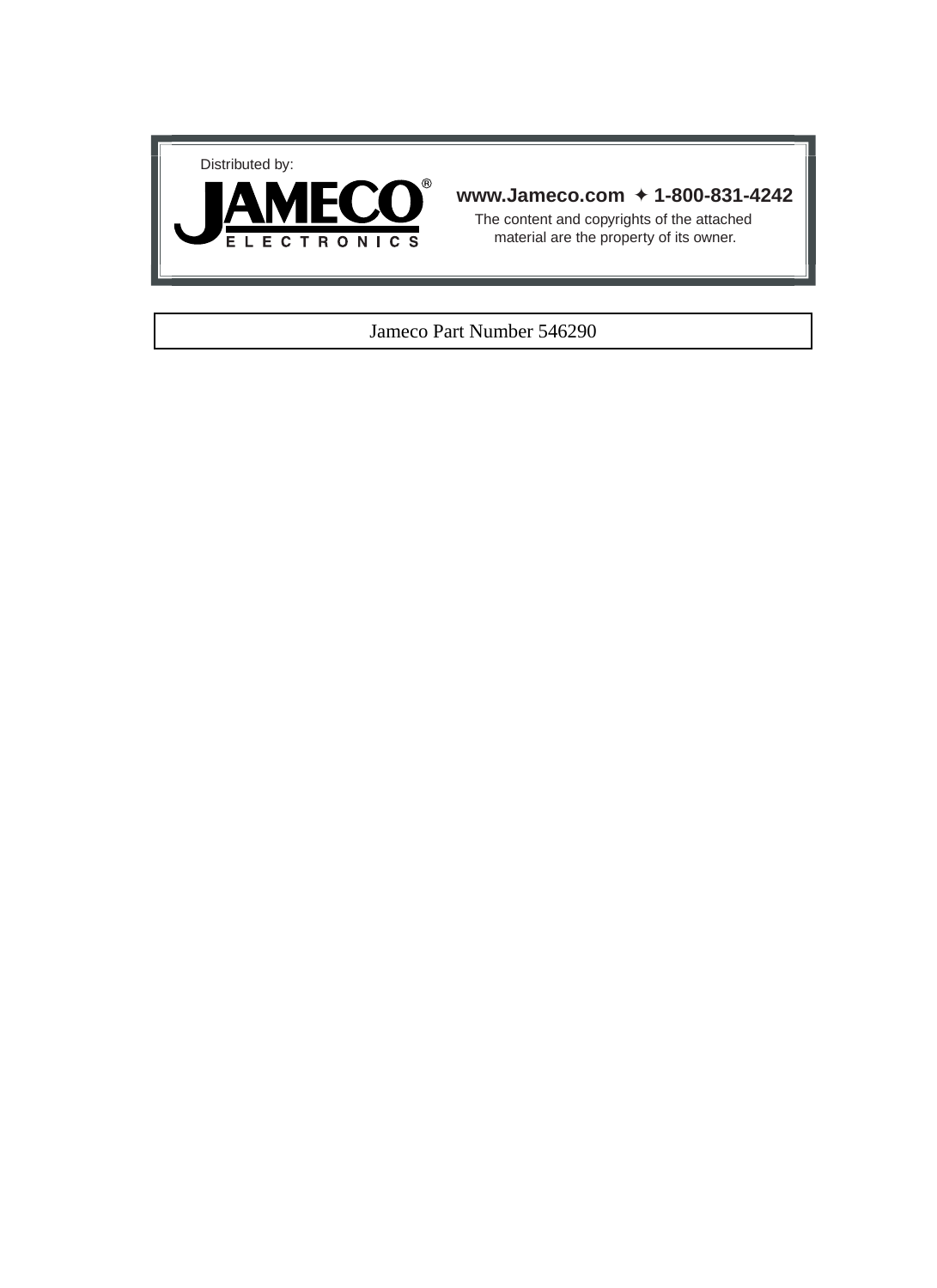



**Voltages:** 50V = 5, 100V = 1, 200V = 2 **Dielectric:** C0G (NP0) = A, X7R = C, Z5U = E

**Sig. Figures of Capacitance and Multiplier:** First two digits are the significant figures of capacitance. Third digit indicates the additional number of zeros. For example, order 100,000 pF as 104. (For values below 10 pF, use "R" in place of decimal point, e.g.,  $1R4 = 1.4$  pF).

### *MARKING (Example)*

SpinGuard marking includes full date code/lot code identification. A first in the industry, this format provides complete traceability to all manufacturing processes involving the basic chip and final assembly. Total Shipment traceability is also provided.



### *PACKAGING REQUIREMENTS*

A = Standard Reels (see Page 38)

- $B = 1000$  piece reels (distributors only, tight tolerance only)
- C = Ammo Pack (see Page 38)
- D thru  $J =$  See Special Lead Configurations (Page 32)

#### **Capacitance Tolerances:**

C0G (NP0):  $C = \pm 0.25$  pF,  $D = \pm .5$  pF,  $F = \pm 1\%$ ,  $G = \pm 2\%$ ,  $J = \pm 5\%$ ,  $K = \pm 10\%$ X7R:  $J = \pm 5\%$ , K =  $\pm 10\%$ , M =  $\pm 20\%$ Z5U:  $M = \pm 20\%$ ,  $Z = +80\%$ ,  $-20\%$ 

**Failure Rate:** Not Applicable

**Leads:** Standard (Solderable)

*SA10, 11, 20, 30, 40*



 $L =$  Twin Coat Leads (95/5 Flash Tin/Lead) M = 26mm tape and reel

N = 26mm ammo pack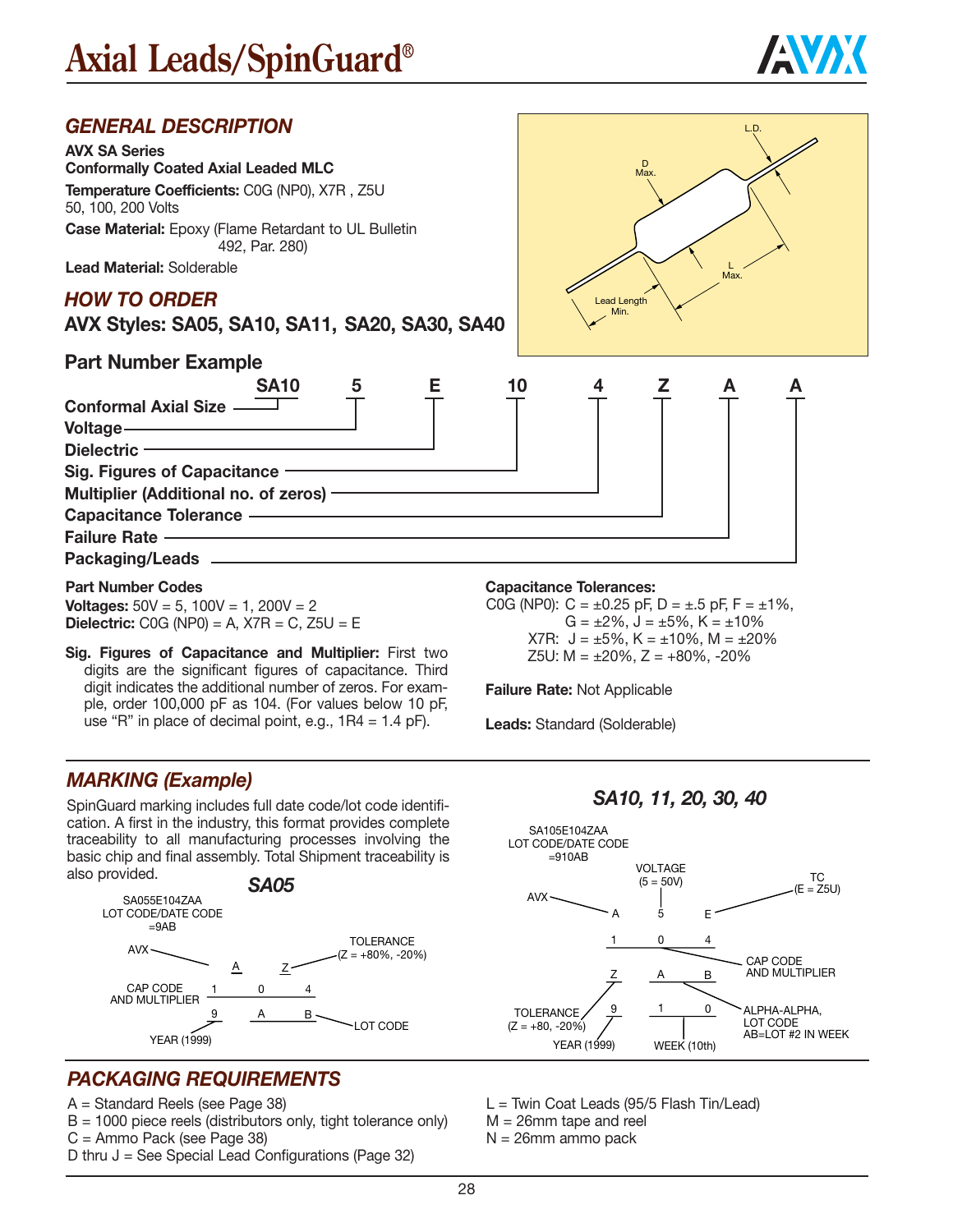

## C0G (NP0) Dielectric

### **SIZE AND CAPACITANCE SPECIFICATIONS**

| Dimensions: Millimeters (Inches) |                                                     |                    |     |                 |                    |                 |     |                   |                    |                 |                 |                   |                    |    |
|----------------------------------|-----------------------------------------------------|--------------------|-----|-----------------|--------------------|-----------------|-----|-------------------|--------------------|-----------------|-----------------|-------------------|--------------------|----|
|                                  | <b>AVX Style</b>                                    | <b>SA05</b>        |     |                 | <b>SA10</b>        |                 |     | <b>SA11</b>       |                    | <b>SA20</b>     |                 | <b>SA30</b>       | <b>SA40</b>        |    |
|                                  | Length<br>(L)                                       | 3.00<br>(.118")    |     |                 | 4.32<br>(.170")    |                 |     | 4.32<br>(.170")   | 6.60<br>(.260")    |                 | 7.37<br>(.290") |                   | 10.16<br>(.400")   |    |
|                                  | <b>Diameter</b><br>(D)                              | 2.30<br>(.090")    |     |                 | 2.54<br>(.100")    |                 |     | 3.05<br>(.120")   | 2.54<br>(.100")    |                 | 3.81<br>(.150") |                   | 3.81<br>(.150")    |    |
|                                  | Lead<br><b>Diameter</b>                             | .407<br>(.016")    |     |                 | .483<br>(.019")    |                 |     | .483<br>(.019")   | (.019")            | .483            | (.019")         | .483              | .483<br>(.019")    |    |
| Lead<br>Length                   |                                                     | 25.4<br>(1.00")    |     | 25.4<br>(1.00") |                    | 25.4<br>(1.00") |     | 25.4<br>(1.00")   |                    | 25.4<br>(1.00") |                 | 25.4<br>(1.00")   |                    |    |
| Cap. in<br>рF                    | <b>Typical AVX</b><br>Part Nos.                     | <b>WVDC</b><br>200 | 100 | 200             | <b>WVDC</b><br>100 | 50              | 100 | <b>WVDC</b><br>50 | <b>WVDC</b><br>100 | 50              | 100             | <b>WVDC</b><br>50 | <b>WVDC</b><br>100 | 50 |
| $1.0*$<br>J                      | SA102A1R0DAA<br>┹                                   |                    |     |                 |                    |                 |     |                   |                    |                 |                 |                   |                    |    |
| $9.1*$                           | SA102A9R1DAA                                        |                    |     |                 |                    |                 |     |                   |                    |                 |                 |                   |                    |    |
| 10<br>12<br>15                   | SA102A100JAA<br>SA102A120JAA<br>SA102A150JAA        |                    |     |                 |                    |                 |     |                   |                    |                 |                 |                   |                    |    |
| $\overline{18}$<br>22<br>27      | SA102A180JAA<br>SA102A220JAA<br>SA102A270JAA        |                    |     |                 |                    |                 |     |                   |                    |                 |                 |                   |                    |    |
| 33<br>39<br>47                   | SA102A330JAA<br>SA102A390JAA<br>SA102A470JAA        |                    |     |                 |                    |                 |     |                   |                    |                 |                 |                   |                    |    |
| $\overline{56}$<br>68<br>82      | SA102A560JAA<br>SA102A680JAA<br>SA102A820JAA        |                    |     |                 |                    |                 |     |                   |                    |                 |                 |                   |                    |    |
| 100<br>120<br>150                | SA102A101JAA<br>SA102A121JAA<br>SA101A151JAA        |                    |     |                 |                    |                 |     |                   |                    |                 |                 |                   |                    |    |
| 180<br>220<br>270                | SA101A181JAA<br>SA101A221JAA<br>SA101A271JAA        |                    |     |                 |                    |                 |     |                   |                    |                 |                 |                   |                    |    |
| 330<br>390<br>470                | SA101A331JAA<br>SA101A391JAA<br>SA101A471JAA        |                    |     |                 |                    |                 |     |                   |                    |                 |                 |                   |                    |    |
| 560<br>680<br>820                | SA101A561JAA<br>SA101A681JAA<br>SA101A821JAA        |                    |     |                 |                    |                 |     |                   |                    |                 |                 |                   |                    |    |
| 1000<br>1200<br>1500             | <b>SA105A102JAA</b><br>SA201A122JAA<br>SA201A152JAA |                    |     |                 |                    |                 |     |                   |                    |                 |                 |                   |                    |    |
| 1800<br>2200<br>2700             | SA205A182JAA<br>SA301A222JAA<br>SA301A272JAA        |                    |     |                 |                    |                 |     |                   |                    |                 |                 |                   |                    |    |
| 3300<br>3900<br>4700             | SA301A332JAA<br>SA301A392JAA<br><b>SA305A472JAA</b> |                    |     |                 |                    |                 |     |                   |                    |                 |                 |                   |                    |    |
| 5600<br>6800<br>8200             | SA401A562JAA<br>SA401A682JAA<br>SA405A822JAA        |                    |     |                 |                    |                 |     |                   |                    |                 |                 |                   |                    |    |
| 10.000<br>12,000                 | SA405A103JAA<br>SA405A123JAA                        |                    |     |                 |                    |                 |     |                   |                    |                 |                 |                   |                    |    |

For other tolerances see Part No. Codes For other voltages see Part No. Codes AVX Style

**= Industry preferred values**

\*"C&D" Tolerance Only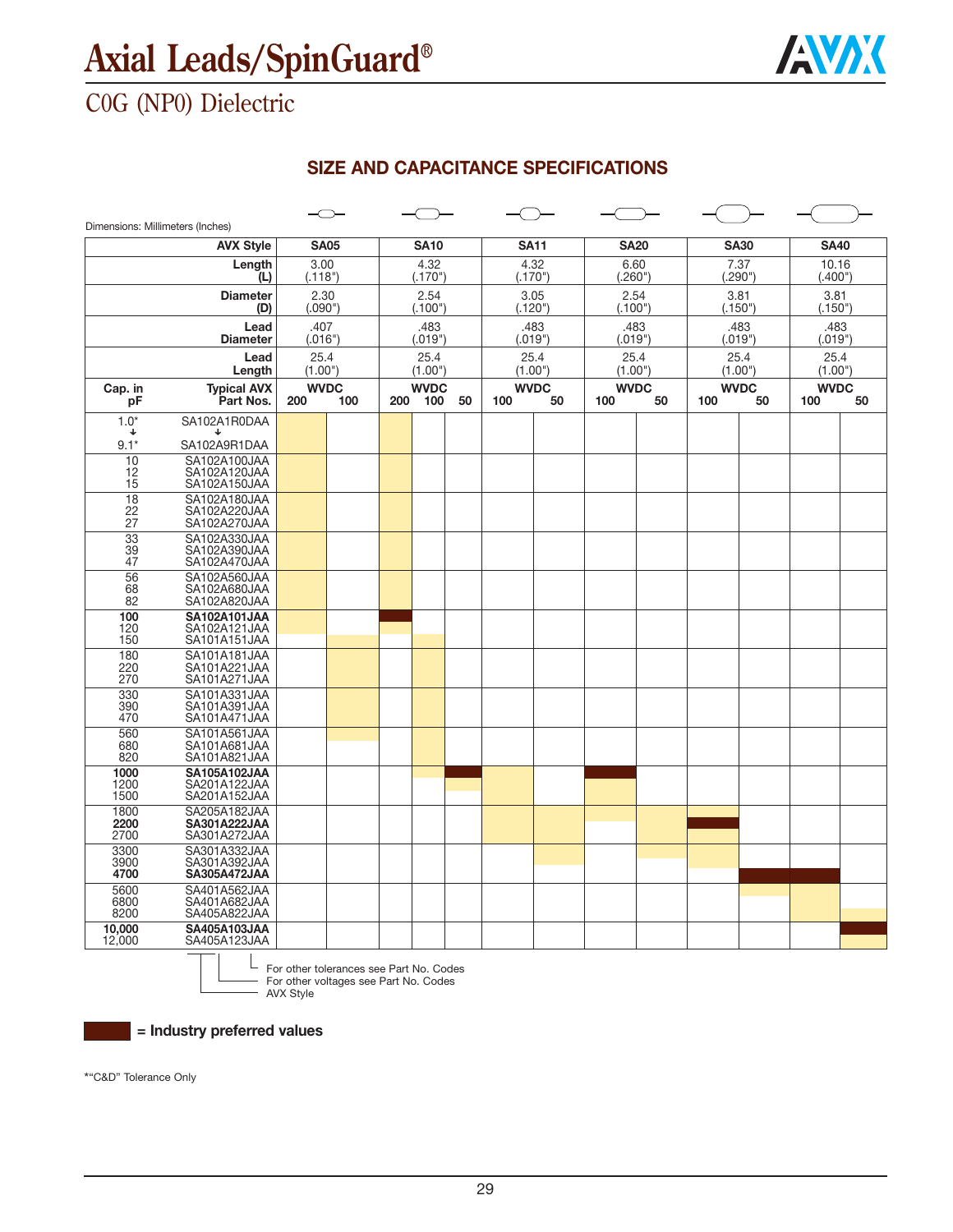

## X7R Dielectric

### **SIZE AND CAPACITANCE SPECIFICATIONS**

| Dimensions: Millimeters (Inches) |                                                     |                           |     |                    |    |     |                   |     |                   |     |                   |                    |    |
|----------------------------------|-----------------------------------------------------|---------------------------|-----|--------------------|----|-----|-------------------|-----|-------------------|-----|-------------------|--------------------|----|
|                                  | <b>AVX Style</b>                                    | <b>SA05</b>               |     | <b>SA10</b>        |    |     | <b>SA11</b>       |     | <b>SA20</b>       |     | <b>SA30</b>       | <b>SA40</b>        |    |
|                                  | Length<br>(L)                                       | 3.00<br>(.118")           |     | 4.32<br>(.170")    |    |     | 4.32<br>(.170")   |     | 6.60<br>(.260")   |     | 7.37<br>(.290")   | 10.16<br>(.400")   |    |
|                                  | <b>Diameter</b><br>(D)                              | 2.30<br>(.090")           |     | 2.54<br>(.100")    |    |     | 3.05<br>(.120")   |     | 2.54<br>(.100")   |     | 3.81<br>(.150")   | 3.81<br>(.150")    |    |
|                                  | Lead<br><b>Diameter</b>                             | .407<br>(.016")           |     | .483<br>(.019")    |    |     | .483<br>(.019")   |     | .483<br>(.019")   |     | .483<br>(.019")   | .483<br>(.019")    |    |
|                                  | Lead<br>Length                                      | 25.4<br>(1.00")           |     | 25.4<br>(1.00")    |    |     | 25.4<br>(1.00")   |     | 25.4<br>(1.00")   |     | 25.4<br>(1.00")   | 25.4<br>(1.00")    |    |
| Cap. in<br>рF                    | <b>Typical AVX</b><br>Part Nos.                     | <b>WVDC</b><br>200 100 50 | 200 | <b>WVDC</b><br>100 | 50 | 100 | <b>WVDC</b><br>50 | 100 | <b>WVDC</b><br>50 | 100 | <b>WVDC</b><br>50 | <b>WVDC</b><br>100 | 50 |
| 220<br>270<br>330                | SA102C221KAA<br>SA102C271KAA<br>SA102C331KAA        |                           |     |                    |    |     |                   |     |                   |     |                   |                    |    |
| 390<br>470<br>560                | SA102C391KAA<br>SA102C471KAA<br>SA101C561KAA        |                           |     |                    |    |     |                   |     |                   |     |                   |                    |    |
| 680<br>820<br>1000               | SA101C681KAA<br>SA101C821KAA<br>SA101C102KAA        |                           |     |                    |    |     |                   |     |                   |     |                   |                    |    |
| 1200<br>1500<br>1800             | SA101C122KAA<br>SA101C152KAA<br>SA101C182KAA        |                           |     |                    |    |     |                   |     |                   |     |                   |                    |    |
| 2200<br>2700<br>3300             | SA101C222KAA<br>SA101C272KAA<br>SA101C332KAA        |                           |     |                    |    |     |                   |     |                   |     |                   |                    |    |
| 3900<br>4700<br>5600             | SA101C392KAA<br>SA101C472KAA<br>SA101C562KAA        |                           |     |                    |    |     |                   |     |                   |     |                   |                    |    |
| 6800<br>8200<br>10.000           | SA101C682KAA<br>SA105C822KAA<br><b>SA105C103KAA</b> |                           |     |                    |    |     |                   |     |                   |     |                   |                    |    |
| 12.000<br>15,000<br>18,000       | SA105C123KAA<br>SA105C153KAA<br>SA105C183KAA        |                           |     |                    |    |     |                   |     |                   |     |                   |                    |    |
| 22.000<br>27,000<br>33,000       | SA105C223KAA<br>SA105C273KAA<br>SA105C333KAA        |                           |     |                    |    |     |                   |     |                   |     |                   |                    |    |
| 39.000<br>47,000<br>56,000       | SA105C393KAA<br><b>SA105C473KAA</b><br>SA115C563KAA |                           |     |                    |    |     |                   |     |                   |     |                   |                    |    |
| 68.000<br>82,000<br>100,000      | SA115C683KAA<br>SA115C823KAA<br><b>SA115C104KAA</b> |                           |     |                    |    |     |                   |     |                   |     |                   |                    |    |
| 120,000<br>150,000<br>180,000    | SA305C124KAA<br>SA305C154KAA<br>SA305C184KAA        |                           |     |                    |    |     |                   |     |                   |     |                   |                    |    |
| 220,000<br>270,000<br>330,000    | <b>SA305C224KAA</b><br>SA305C274KAA<br>SA305C334KAA |                           |     |                    |    |     |                   |     |                   |     |                   |                    |    |
| 470,000                          | SA405C474KAA                                        |                           |     |                    |    |     |                   |     |                   |     |                   |                    |    |

For other tolerances see Part No. Codes

For other voltages see Part No. Codes - AVX Style

**= Industry preferred values**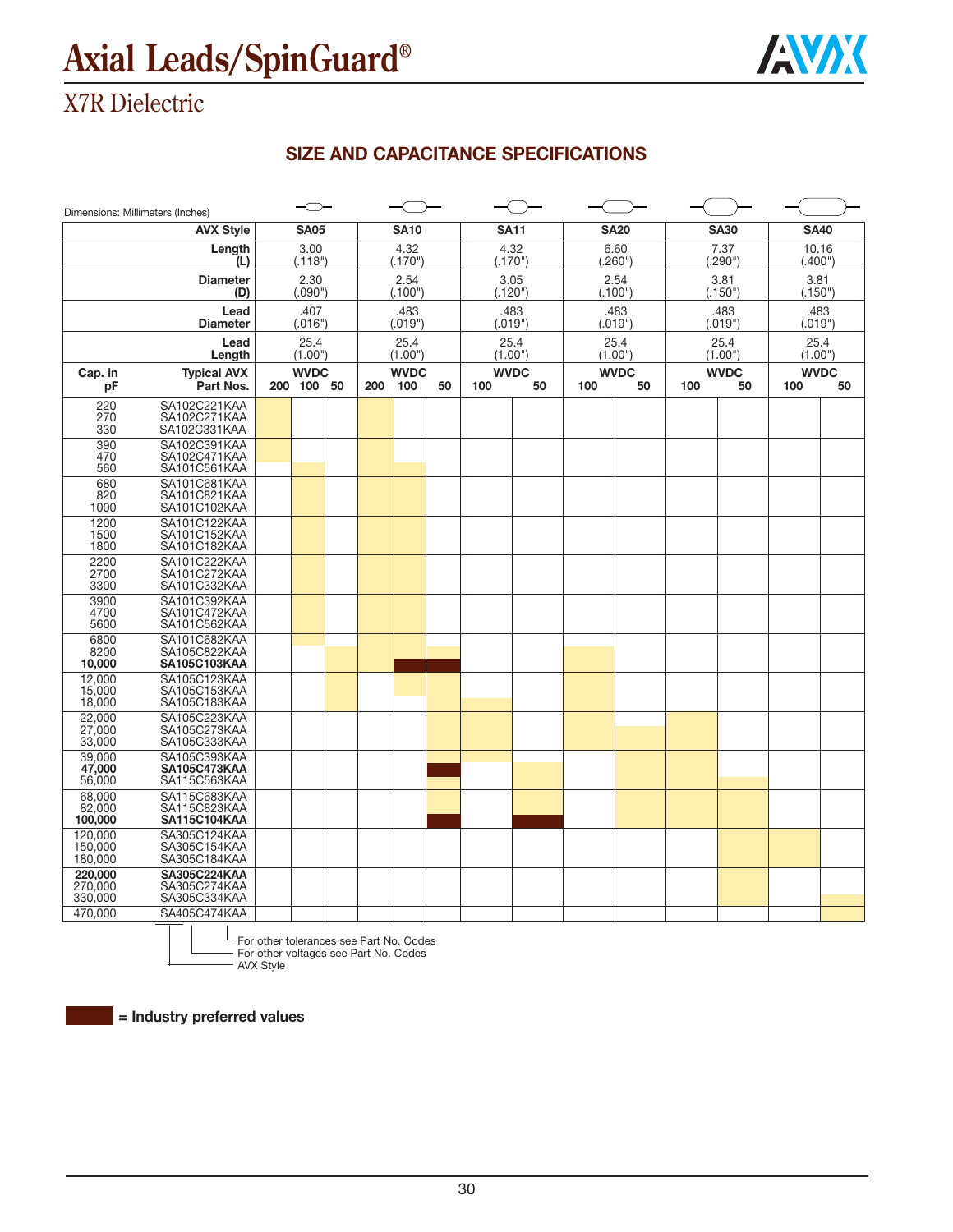

## Z5U Dielectric

### **SIZE AND CAPACITANCE SPECIFICATIONS**

| Dimensions: Millimeters (Inches)                                                     |                                                     |                   |                          |                          |                          |                          |                          |
|--------------------------------------------------------------------------------------|-----------------------------------------------------|-------------------|--------------------------|--------------------------|--------------------------|--------------------------|--------------------------|
|                                                                                      | <b>AVX Style</b>                                    | <b>SA05</b>       | <b>SA10</b>              | <b>SA11</b>              | <b>SA20</b>              | <b>SA30</b>              | <b>SA40</b>              |
|                                                                                      | Length<br>(L)                                       | 3.00<br>(.118")   | 4.32<br>(.170")          | 4.32<br>(.170")          | 6.60<br>(.260")          | 7.37<br>.290"            | 10.16<br>(.400")         |
|                                                                                      | <b>Diameter</b><br>(D)                              | 2.30<br>(.090")   | 2.54<br>(.100")          | 3.05<br>(.120")          | 2.54<br>(.100")          | 3.81<br>(.150")          | 3.81<br>(.150")          |
|                                                                                      | Lead<br><b>Diameter</b>                             | .407<br>(.016")   | .483<br>(.019")          | .483<br>(.019")          | .483<br>(.019")          | .483<br>(.019")          | .483<br>(.019")          |
|                                                                                      | Lead<br>Length                                      | 25.4<br>(1.00")   | 25.4<br>(1.00")          | 25.4<br>(1.00")          | 25.4<br>(1.00")          | 25.4<br>(1.00")          | 25.4<br>(1.00")          |
| Cap. in<br>рF                                                                        | <b>Typical AVX</b><br>Part Nos.                     | <b>WVDC</b><br>50 | <b>WVDC</b><br>100<br>50 | <b>WVDC</b><br>50<br>100 | <b>WVDC</b><br>100<br>50 | <b>WVDC</b><br>50<br>100 | <b>WVDC</b><br>100<br>50 |
| $\begin{array}{c} \textbf{10,000} \\ \textbf{15,000} \\ \textbf{22,000} \end{array}$ | <b>SA105E103ZAA</b><br>SA105E153ZAA<br>SA105E223ZAA |                   |                          |                          |                          |                          |                          |
| 33,000<br>47,000<br>68,000                                                           | SA105E333ZAA<br>SA105E473ZAA<br>SA105E683ZAA        |                   |                          |                          |                          |                          |                          |
| $*100,000$<br>150,000<br>220,000                                                     | <b>SA105E104ZAA</b><br>SA105E154ZAA<br>SA105E224ZAA |                   |                          |                          |                          |                          |                          |
| 330,000<br>470,000<br>680,000                                                        | SA115E334ZAA<br>SA305E474ZAA<br>SA305E684ZAA        |                   |                          |                          |                          |                          |                          |
| 820,000<br>1,000,000                                                                 | SA305E824ZAA<br>SA305E105ZAA                        |                   |                          |                          |                          |                          |                          |



For other tolerances see Part No. Codes For other voltages see Part No. Codes AVX Style

**= Industry preferred values**

\***Preferred Industry Decoupling Capacitor —** Insertable on .300" centers. **SA105E104ZAA**